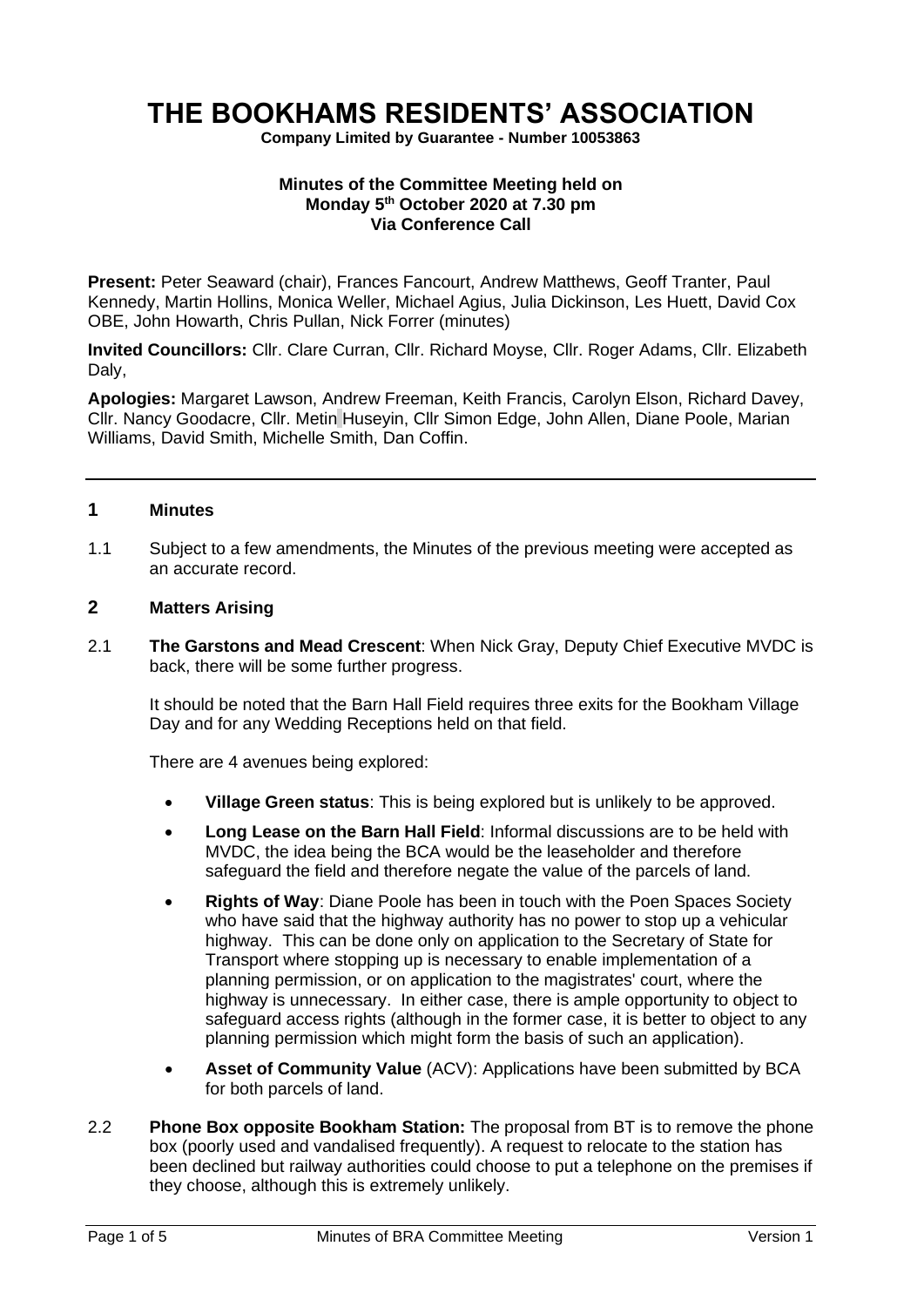One suggestion was whether use could be made of the Taxi Office on the Station Carpark for a telephone point. This might be easier to append rather than have a freestanding box.

- 2.3 **Walking and Cycle Routes: Report from the Sub-Group.** The report is on this link [https://mvcf.org.uk/mvcf/assets/documents/hofeapproaches110519v02.](https://mvcf.org.uk/mvcf/assets/documents/hofeapproaches110519v02)
- 2.4 **Unitary Authority:** The urgency in this area has diminished. The White Paper: Planning for the Future is on this link [https://assets.publishing.service.gov.uk/government/uploads/system/uploads/attachmen](https://assets.publishing.service.gov.uk/government/uploads/system/uploads/attachment_data/file/907273/Planning_for_the_Future_web_accessible_version.pdf) t data/file/907273/Planning for the Future web accessible version.pdf . The shorter document Planning for the Future is on this link [https://assets.publishing.service.gov.uk/government/uploads/system/uploads/attachmen](https://assets.publishing.service.gov.uk/government/uploads/system/uploads/attachment_data/file/872091/Planning_for_the_Future.pdf) [t\\_data/file/872091/Planning\\_for\\_the\\_Future.pdf](https://assets.publishing.service.gov.uk/government/uploads/system/uploads/attachment_data/file/872091/Planning_for_the_Future.pdf).

Cllr. Clare Curran pointed that the County and Districts Councils need to agree on the future policy. Also, how might the District Councils be able to share some services between themselves, so that they can save money by shared management. A greater level of co-operation between the Districts might be the way forward.

The White Paper will be discussed at the next Council meeting. Chris (?) has written a technical paper outlining the high level of local impact of this level of housing development, using the Draft Local Plan Regulation 18 consultation. The key point being if you build at this level you will need significant infrastructure to support it.

The issue will need to be monitored and raised at a later date.

**3 Correspondence:** Andrew Freeman reported that there had been one enquiry as to whether the BRA had been involved in the design and erection of the Great and Little Bookham Village signs on Guildford Road in 2012. This was the case.

# **4 Group Updates**

## 4.1 **Management Group**

- 4.1.1 **AGM**: The AGM was successfully held on 17th September via Zoom and John Howarth reported that the minutes of the AGM and the Full Accounts for year ending 2019 are on the web site thanks to Les Huett. The Accounts have been filed at Companies House (only the Balance Sheet was required) and the Corporation Tax bill of £0 has been paid! Tax Return for the year ending 2019 has still to be sent to Companies House – deadline is 31st December.
- 4.1.2 **Finance Update**: Chris Pullan reported that Surrey County Council had set aside £400,000 for the planting of trees in Surrey. This should allow the planting of up to 1.2M trees. The proposal is to have a meeting with all the Resident Associations and Parish Councils to put together a plan for how to move forward.

# 4.2 **Planning Group**

## 4.2.1 **Planning Applications**

- 4.2.2 The Planning Committee had considered 3 applications:
- 4.2.3 Letters of representation was sent regarding:
	- 20/1431 Land at the Garstons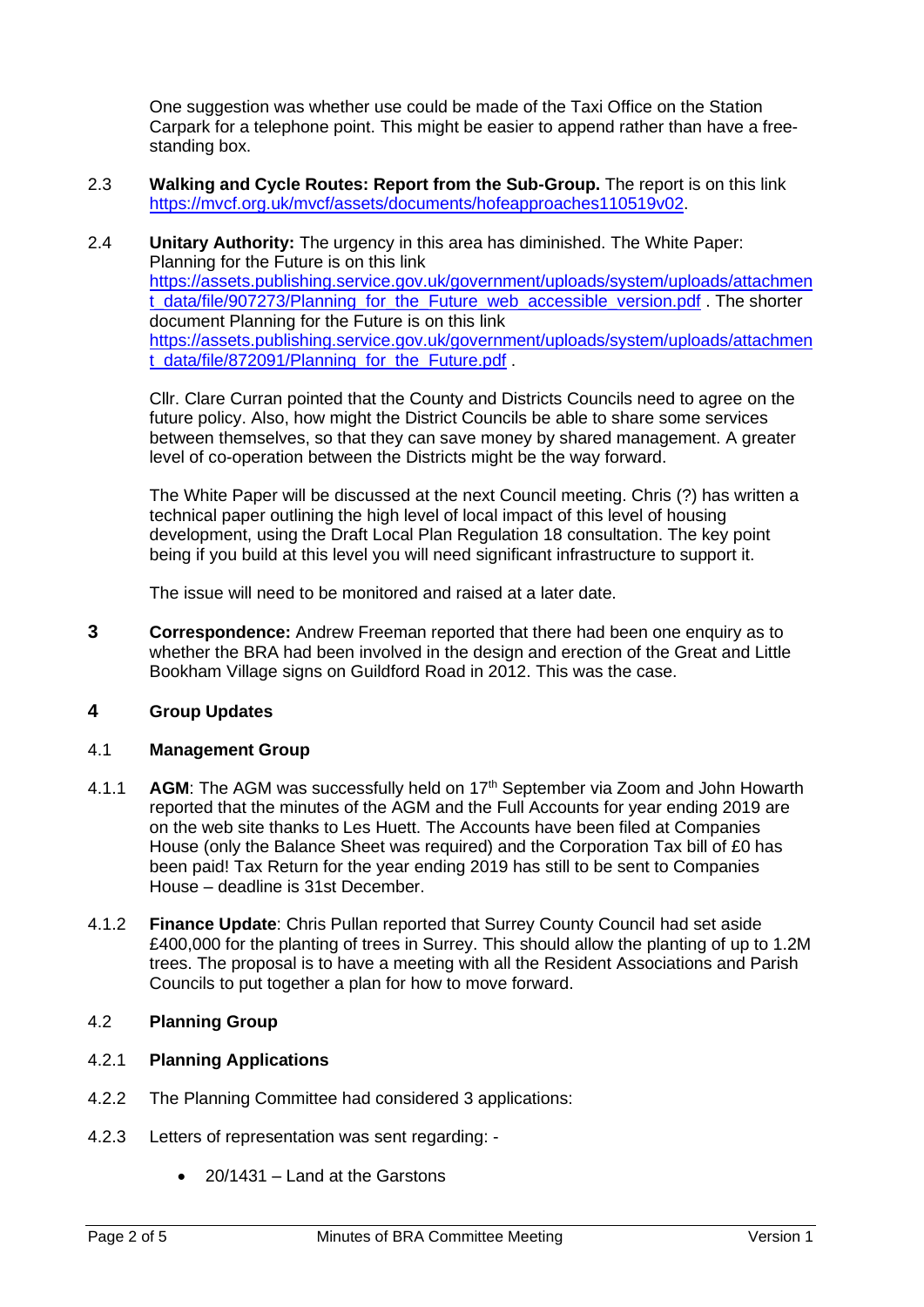• 20/1504 – Bookham Common, Church Road – installation of mobile phone mast

# 4.3 **Environment Group**

- 4.3.1 **Hanging Baskets:** An incident occurred sometime ago outside Brackenbury's when a pair of baskets fell down (no one was hurt). Peter Seaward has asked David Belsham if he will take all the baskets down again and store them at the Vineries until we work out what went wrong and how we can ensure this accident does not happen again. We might get the Council to come and do an inspection to make sure that they are safe.
- 4.3.2 Frances Fancourt reported back on planting around Bookham, namely:

## 4.3.3 **Wildflower verges**:

- Most of the verges have been mowed, but the Blue Heart verges and a few others with flowers were left un-mowed. We will rake off the mowings once a final cut has been done to these areas.
- The wide verge outside the Lower Road Rec was not included officially this year - however the mowing did leave the central areas uncut and there was no visibility problem when I entered and exited the Lower Road Rec car park.
- A request has been made to SCC to add the following areas to the Blue Heart scheme for 2021: Lower Road; near junction with Eastwick Park Avenue; Middlemead Green; the smaller third of the green to the east of the footpath; Mead Crescent; land with footpath from Barn Hall field; triangle of land between Dorking Road entrance and A246 west side; (this area was partially mowed this year and supports many orchids and cowslips).
- 4.3.4 **A246 planting licence to include the Garstons**: It is planned to do minor planting at the site although permission to plant some trees is being sought. Permission is also being sought to go ahead with ordering 2 benches and trees and shrubs to be planted there.
- 4.3.5 **Tree Planting on SCC verges:** SCC has a budget of £40,000 and Frances is looking to apply for some of that budget.
- 4.3.6 **Daffodils on prominent corners**: Frances has a large order of daffodil bulbs and we will be planting them over the next few weeks at prominent corners around Bookham.
- 4.3.7 **Mobile Telephone Mast, Thornet Wood site in Effingham**: This site is practically in Little Bookham and the application was refused by Guildford BC, but EE have now appealed against this. A better solution would be to cojoin with the Vodafone mast at Bookham Common which would be better and less difficult to install.
- 4.3.8 **Litter Pick & The Great British (Spring) September Clean**: Unfortunately, all these have been suspended for the time being. However, a number of individuals have being doing their own local litter picks and tidying up the village.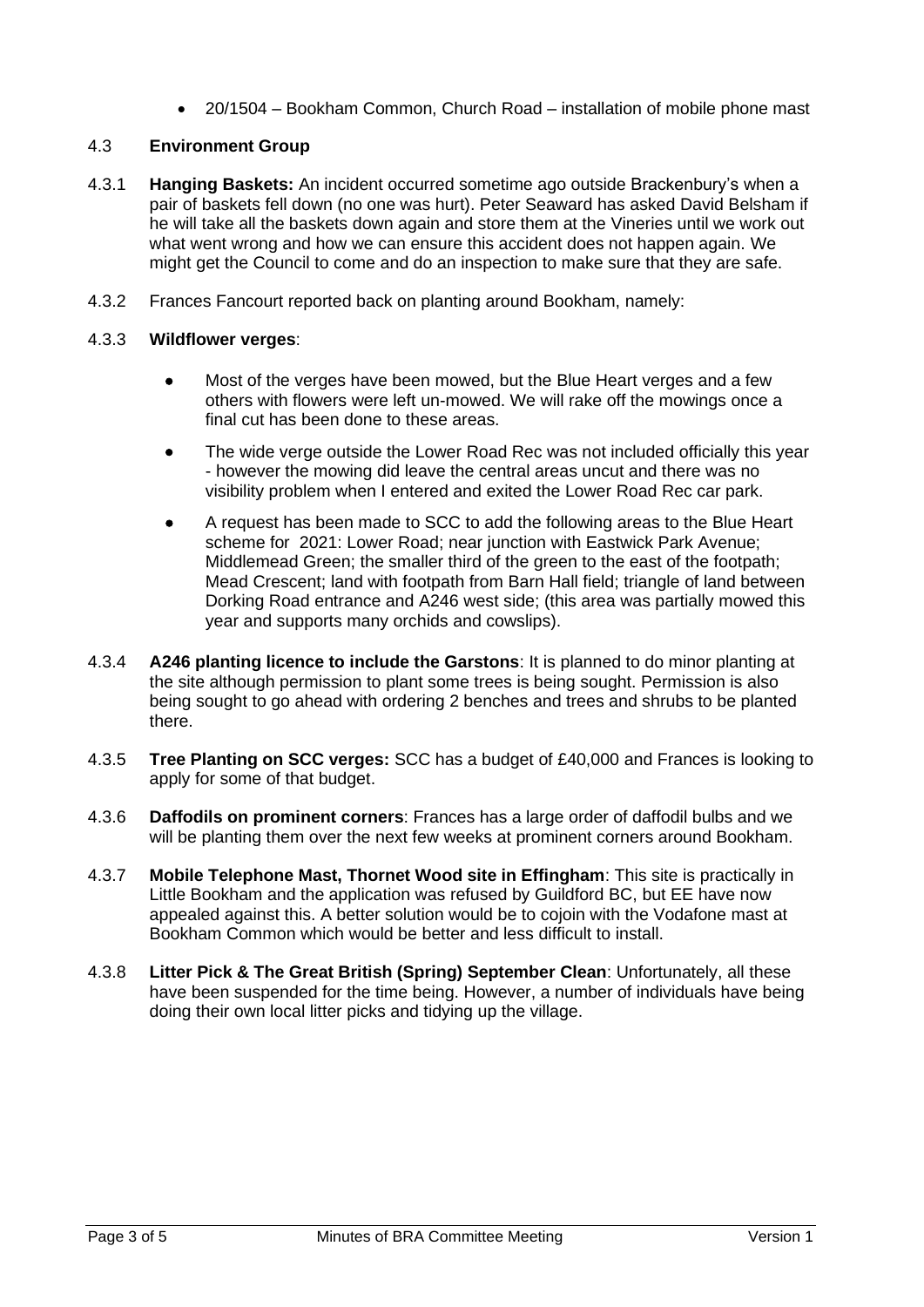## 4.4 **Community Group**

- 4.4.1 **Vehicle Activated Signs**: There has been limited progress. Both the BRA and the FRA have been asked to supply specific locations where SCC can undertake surveys to see if there are any issues. However, the purpose from the RA's perspective is to have a mobile unit and don't believe surveys are needed, and if the surveys do not provide evidence of any issues then any application for CIL funding might not be given. In the meantime, Andrew Freeman is looking at other parts of the country where local groups manage their own signs.
- 4.4.2 **Footpath at Bookham Station:** Andrew Matthews reported that he had emailed the National Trust to restart discussions on the accessible path to Platform One at Bookham Station. He is hopeful to get some movement on this project as we have had a six month delay due to Covid.
- 4.4.3 **Churches Together:** Currently worship is done through streaming to ensure social distancing and small meeting sizes. Remembrance Day this year will be much reduced in size and activities. This also means that Christmas this year will be much subdued. Stone Masons have also been called in to look at the lettering on the War Memorial in St Nicolas Church as they are a little faded and need sprucing.
- 4.4.4 **Transport**: Nothing to report.
- 4.4.5 **National Trust Bookham Car Park:** The National Trust have designated 1 or 2 spaces for disabled drivers.

#### 4.5 **Communications & Membership Group**

- 4.5.1 In September the Communications and Membership team have been executing on the Q4 Plan as detailed in last month's report. All Road Stewards have been contacted re the Newsletter distribution and there has been a positive response re delivering with the majority opting to ask residents to bring money to their house on use online or telephone payments.
- 4.5.2 Posts on the BRA web site have been:
	- Minutes of the 2020 AGM including financial and statutory Companies House reports
	- Future Mole Valley Draft Local Plan Update
	- MVDC updates
	- Roundabout Effingham Bulletin
- 4.5.3 These have been cross posted to the BRA and I Live In Bookham Facebook pages as appropriate. A "Sign Up" button has been added to the Facebook page which takes people through to the BRA subscription page. It's not possible to edit the button unfortunately so "Sign Up" is the nearest that can be used.
- 4.5.4 An update on the BRA activities for the year to date has been published in Look Local complete with a QR code that links straight to the BRA subscription page. This is part of the Q4 Communications plan.
- 4.5.5 We continue to add to our Mailchimp database and now have 820 active subscribers.